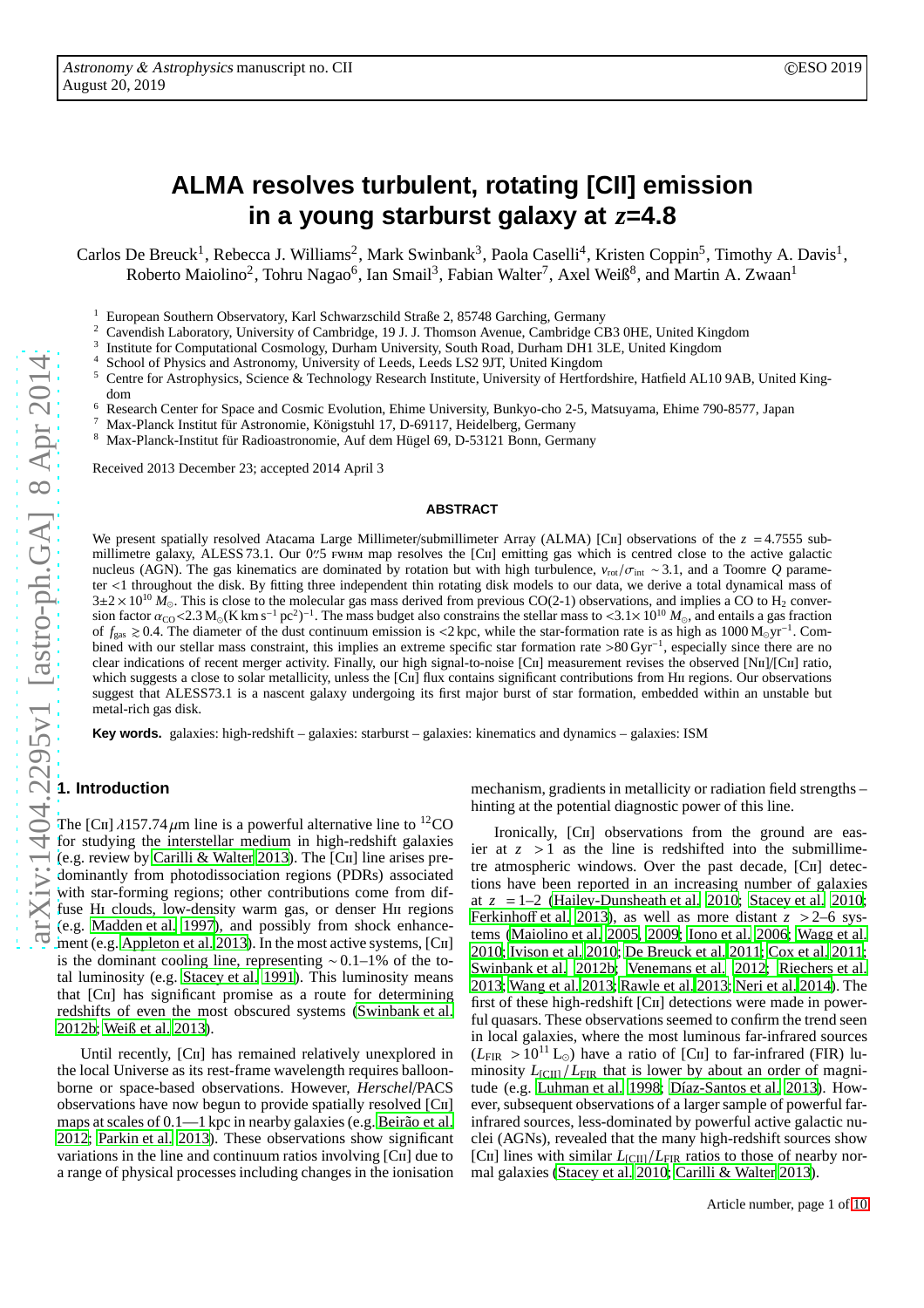By comparing the  ${}^{12}CO$ , [C<sub>II</sub>] and far-infrared luminosities in a sample of  $z=1-2$  galaxies, [Stacey et al. \(2010\)](#page-9-6) showed that star-formation dominated systems have similar  $L_{\text{ICII}} / L_{\text{FIR}}$ to local (lower-luminosity) normal galaxies, while AGN dominated systems have lower ratios, as seen in local ultra-luminous infra-red galaxies (ULIRGs). In terms of PDR models (e.g. [Kaufman et al. 1999\)](#page-9-18), both classes are interpreted as having kpcscale emitting regions, but the AGN-dominated sources appear to have an order of magnitude more intense far-UV radiation fields.

Luminous, high-redshift star-forming galaxies (submillimetre galaxies; SMGs) rather than quasar hosts are ideal targets to study the ISM of distant, luminous galaxies free from the influence of AGN. Although some SMGs contain luminous AGNs, it is clear from deep X-ray studies that in ∼ 85% of SMGs, the AGN does not dominate the bolometric luminosity [\(Alexander et al. 2005;](#page-8-7) [Georgantopoulos et al. 2011](#page-8-8)). Indeed for the less luminous SMGs the X-ray emission potentially originates from star-forming processes rather than an AGN (e.g. [Wang et al. 2013](#page-9-19)).

In this paper, we present new ALMA observations which spatially resolve the  $\lbrack$ C<sub>II</sub> emission around an SMG at  $z = 4.76$  in the Extended *Chandra* Deep Field South (ECDFS): ALESS 73.1 (also known as LESS J033229.4−275619 or XID 403). This galaxy was originally identified as a compact, high-redshift AGN [\(Vanzella et al. 2006;](#page-9-20) [Fontanot et al. 2007](#page-8-9)) and also a faint X-ray source from the *Chandra* observations of ECDFS [\(Gilli et al. 2011\)](#page-8-10) and was then detected as the most likely counterpart of a luminous submillimetre source in the LABOCA survey of ECDFS by [Weiß et al. \(2009\)](#page-9-21). Its properties, including both <sup>12</sup>CO, [CII] and [NII] gas emission, were studied in a series of papers [\(Coppin et al. 2009](#page-8-11), [2010;](#page-8-12) [Biggs et al. 2011](#page-8-13); [Wardlow et al. 2011;](#page-9-22) [De Breuck et al. 2011](#page-8-4); [Nagao et al. 2012](#page-9-23); [Gilli et al. 2014\)](#page-8-14). Subsequent higher-resolution ALMA continuum observations by [Hodge et al.](#page-9-24) [\(2013\)](#page-9-24) provide an unambiguous identification of the  $z = 4.76$  source as a luminous SMG. Our new ALMA observations map the spatial distribution and kinematics of the [C<sub>II</sub>] and rest-frame far-infrared emission within this system on ∼ kpc scales, providing new insights into the structure of the most vigorous starbursts seen in the SMG population.

Throughout the paper, we assume  $H_0 = 73 \text{ km s}^{-1} \text{ Mpc}^{-1}$ ,  $\Omega_m = 0.27$ , and  $\Omega_{\Lambda} = 0.73$ , indicating a scale size of 6.4 kpc/"at  $z = 4.76$ .

## **2. Observations**

#### 2.1. ALMA

The ALMA observations of ALESS 73.1 were obtained on UT 2012 July 18 and 27 in the compact Cycle 0 configuration, with 23 antennas covering baselines between 18 m and 402 m. We used the Band 7 receivers with the four basebands centered at 317.20, 319.07, 329.54, and 331.11 GHz. The [Cii] line was cov-ered in the last two basebands to provide redundancy<sup>[1](#page-1-0)</sup>, while the other basebands covered continuum emission. The correlator was used in the frequency domain mode with a bandwidth of 1875 MHz (488.28 kHz  $\times$  3840 channels per baseband). The

<span id="page-1-1"></span>**Table 1.** Observed properties of ALESS 73.1

| Parameter                                   | Value                                  | Reference |
|---------------------------------------------|----------------------------------------|-----------|
| $z_{\text{Ly}\alpha}$                       | $4.762 \pm 0.002$                      |           |
| $ZCO(2-1)$                                  | $4.755 \pm 0.001$                      | 2         |
| $Z$ [CII]                                   | $4.7555 \pm 0.0001$                    | 3         |
| Z[NII]                                      | $4.7555 \pm 0.0002$                    | 4         |
| $I_{\text{[CII]}}$                          | $7.42 \pm 0.35$ Jy km s <sup>-1</sup>  | 3         |
| $L_{\rm [CII]}$                             | $5.15 \pm 0.25 \times 10^9 L_{\odot}$  | 3         |
| $L_{8-1000\mu m}$                           | $5.6 \pm 1.5 \times 10^{12} L_{\odot}$ | 5         |
| $\Delta v_{\rm ICH}$                        | $161 \pm 45$ km s <sup>-1</sup>        | 3         |
| $S(318.13 \text{ GHz})$                     | $5.9 \pm 0.1$ mJy                      | 3         |
| $S(330.34 \text{ GHz})$                     | $6.6 \pm 0.2$ mJy                      | 3         |
| [C <sub>II</sub> ] size <sup><i>a</i></sup> | 0:64                                   | 3         |
| Continuum size $^a$                         | $0''29 \pm 0''06$                      | 3         |
| [CII] $\alpha$ (J2000)                      | 03:32:29.31                            | 3         |
| [CII] $\delta$ (J2000)                      | $-27:56:19.66$                         | 3         |

**References.** (1) [Coppin et al. \(2009](#page-8-11)); (2) [Coppin et al. \(2010](#page-8-12)); (3) this paper; (4) [Nagao et al. \(2012\)](#page-9-23); (5) [Swinbank et al. \(2014\)](#page-9-25). (*a*) Deconvolved fwhm .

total time on target was 1.62 h. The bandpass and gain calibrators were J 0522−364 and J 0403−360, respectively; the fluxes were calibrated with Pallas, Neptune, and Callisto. The observations were obtained in good weather conditions with precipitable water vapour between 0.6 and 0.75 mm.

The data reduction followed the standard procedures in the Common Astronomy Software Applications (casa) package [\(Petry & CASA Development Team 2012\)](#page-9-26). We applied a 22 channel  $(24.85 \text{ km s}^{-1})$  binning to the data cube, and cleaned it using natural weighting, which provides a final synthesized beam size of 0''.65  $\times$  0''.40 at position angle of 91°. To search for spatially extended [CII] and continuum emission, we also made maps with  $\text{ROBUST} = 0.5$ , providing a resolution of  $0\frac{\text{°}}{\text{56}} \times 0\frac{\text{°}}{\text{38}}$ (see Fig. [1\)](#page-2-0). In the remainder of this paper, we only use the higher signal to noise ratio (SNR) natural weighting data. To derive continuum maps, we summed all line free channels in the lower and upper sidebands separately, resulting in two continuum maps at 318.13 and 330.34 GHz, with bandwidths of 3.78 and 3.44 GHz, respectively (see Table [1\)](#page-1-1). We also made a combined 318.13 + 330.34 GHz continuum map, which reaches an rms noise level of 0.15 mJy.

# 2.2. APEX

After the upgrade of the backend of the Swedish Heterodyne Facility Instrument (SHFI; [Vassilev et al. 2008\)](#page-9-27) on APEX<sup>[2](#page-1-2)</sup>, we re-observed the [Cii] line in ALESS 73.1 on UT 2013 July 10 to 13 (ESO programme 092.A-0668). The two 2.5-GHz wide units of the Fast Fourier Transform Spectrometers now cover the full 4 GHz IF bandwidth of SHFI, allowing a much improved baseline subtraction compared to the original observations reported by [De Breuck et al. \(2011\)](#page-8-4). The data were obtained in good to excellent observing conditions with a precipitable water vapour content of 0.16–1.05 mm. The total integration time on source was 4.8 h, and the data were reduced using standard procedures in the Continuum and Line Analysis Single-dish Software.

<span id="page-1-0"></span><sup>&</sup>lt;sup>1</sup> As the real [C $\pi$ ] frequency turned out to be offset by 120 MHz from the expected frequency predicted from the previous APEX observations of [De Breuck et al.](#page-8-4) [\(2011](#page-8-4)), the line was not well centred in the overlap region between the basebands. However, in hindsight, this overlap was not required, so this does not affect our data quality.

<span id="page-1-2"></span><sup>2</sup> APEX is a collaboration between the Max-Planck-Institut fur Radioastronomie, the European Southern Observatory, and the Onsala Space Observatory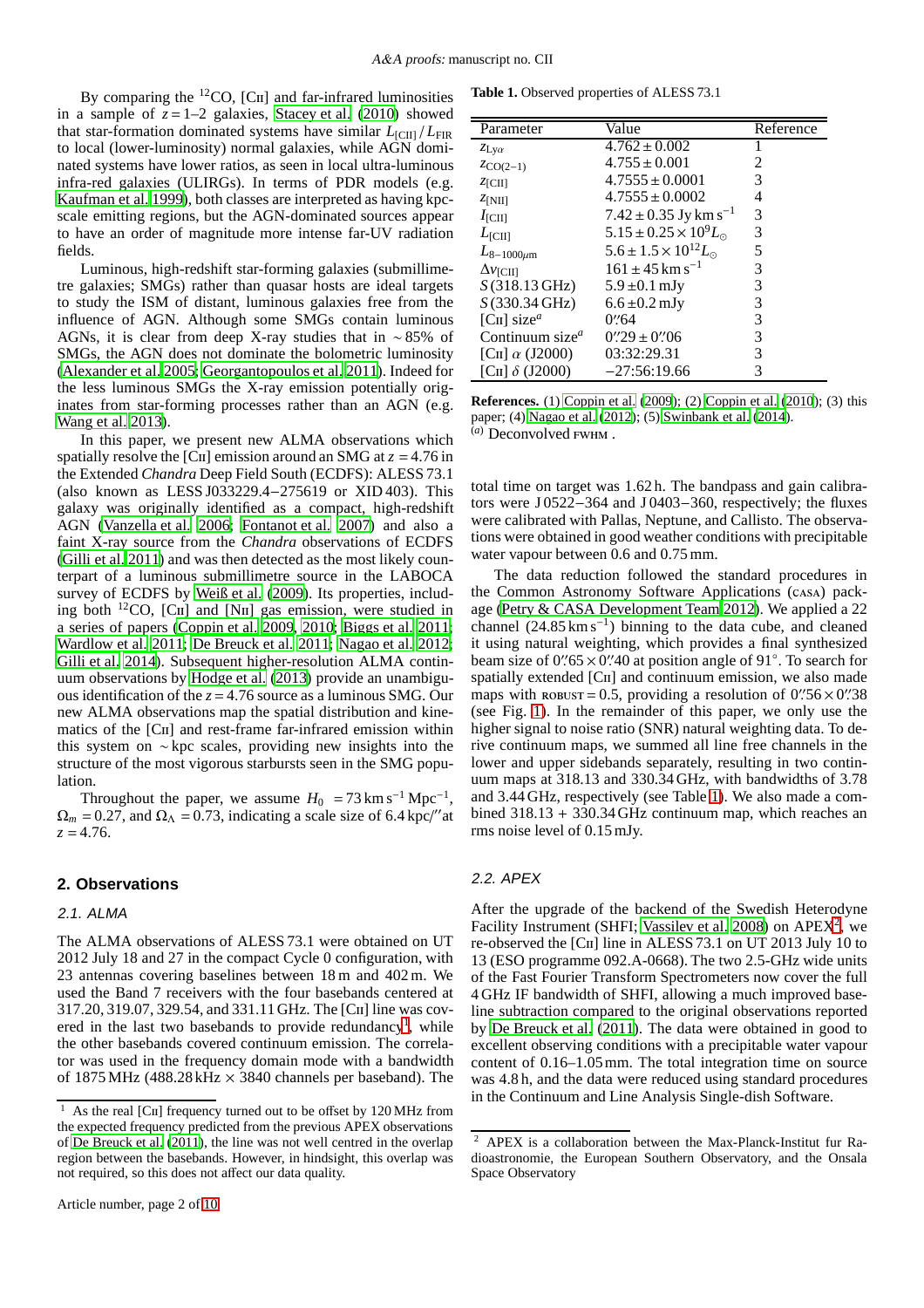

<span id="page-2-0"></span>Fig. 1. Continuum-subtracted, velocity-integrated [C<sub>II</sub>] emission (natural weighting) overplotted on a *HST* CANDELS *Y JH* image [\(Grogin et al. 2011](#page-9-28); [Koekemoer et al. 2011](#page-9-29)). The *HST* emission traced by is dominated by an unresolved point source, consistent with AGNdominated rest-frame UV–optical emission, with no clear host galaxy visible. Both the [CII], which is spatially resolved in our ALMA observations at ∼0″6 resolution, and the spatially-unresolved continuum emission (see Fig. [3\)](#page-3-0) peak on the position of the optical/near-infrared source within 0'.'2, indicating that the AGN lies close to the centre of the far-infrared emission. The contour levels are −3, 3, 5, 10, 15, 20, 25, and 30 $\sigma$ , where  $\sigma$ =7.5 mJy km s<sup>-1</sup>.

# **3. Results**

#### 3.1. Integrated [C<sub>II</sub>] and continuum emission

Table [1](#page-1-1) lists the derived parameters from our ALMA data. The velocity-integrated [Cii] line is detected at a significance level of  $22\sigma$  (Fig. [1\)](#page-2-0), and is spatially resolved with a deconvolved FWHM size of 0''64 (4.1 kpc) with the position angle unconstrained. The integrated line flux is only half the intensity originally reported by [De Breuck et al.](#page-8-4) [\(2011\)](#page-8-4). Figure [2,](#page-2-1) however, shows that the new APEX observations with an rms=16 mJy in 80 km s<sup>-1</sup> channels do not detect the [C<sub>II</sub>], which is consistent with the ALMA data. The  $[CII]$ ,  ${}^{12}CO(2-1)$ , and  $[NII]$  redshifts are now all consistent within the uncertainties (see Table [1\)](#page-1-1), suggesting they are originating from gas with the same bulk motion. We therefore adopt the [C<sub>II</sub>] redshift  $z=4.7555$  as the systemic (barycentric) redshift and zero-point of all velocities quoted in this paper.

We also compared the velocity structure of the [C<sub>II</sub>] and the [N<sub>II</sub>] data from [Nagao et al.](#page-9-23) [\(2012\)](#page-9-23) by making velocity slices along the major axis of the data cube of both datasets. The results are consistent, though a detailed analysis is not possible due to the limited SNR and spatial resolution of the [N<sub>II</sub>] data. We ascribe both the different [CII] flux level and the velocity shift reported by [Nagao et al.](#page-9-23) [\(2012\)](#page-9-23) to baseline subtraction problems in the  $3 \times$  narrower bandwidth APEX spectroscopy of [De Breuck et al. \(2011\)](#page-8-4).

The greyscales in Fig. [3](#page-3-0) show the combined  $318.13 +$ 330.34 GHz continuum image, with a synthesised beam size of 0''64 $\times$ 0''44. We very marginally spatially resolve the continuum emission; the deconvolved  $\overline{FWHM}$  size is  $0\frac{1}{2}9 \pm 0\frac{1}{2}06$ 



<span id="page-2-1"></span>**Fig. 2.** Comparison of the spatially integrated [C $\text{II}$ ], [N $\text{II}$ ], and <sup>12</sup>CO(2– 1) velocity profiles. A scaled version of the ALMA velocity profile is reproduced as a red dotted line in the middle and bottom panels to show that the other lines are consistent with it. The top panel shows the APEX [CII] non-detection (blue dashed histogram) is consistent within the uncertainties with the ALMA detection.

 $(1.9 \pm 0.4 \text{ kpc})$ , with the position angle unconstrained. To align the *HST* and ALMA images, we first mapped the *BVR* images from the MUltiwavelength Survey by Yale-Chile (MUSYC; [Gawiser et al. 2006\)](#page-8-15) onto the ALMA astrometry from the ALESS survey (see §2.2.1 of [Simpson et al. 2014](#page-9-30)). We then translated this new MUSYC astrometric solution to the *HST* images obtained as part of the Cosmic Assembly Nearinfrared Deep Extragalactic Legacy Survey (CANDELS) images [\(Grogin et al. 2011;](#page-9-28) [Koekemoer et al. 2011\)](#page-9-29). The rms offset between the *HST*, MUSYC, and ALMA astrometry is 0<sup>'</sup>.'2, where the uncertainty is mainly due to the use of galaxies rather than stars for the alignment. We find that the ALESS73.1 dust continuum detection is offset by 0′′ .22 from the *HST* F160W identification, corresponding to  $\sim 1\sigma$  compared to the astrometric accuracy. The *HST* image is itself spatially unresolved at 0′′ .20 (1.3 kpc) resolution [\(Koekemoer et al. 2011\)](#page-9-29). Hence both the rest-frame UV and far-infrared emission point towards an apparently compact galaxy. This is in contrast with the larger [Cii] disk, which has a projected fwhm of 0′′ .68 (4.4 kpc), and which extends on both sides of the dust continuum (Fig. [3\)](#page-3-0).

We also use the continuum image to search for other sources within the ALMA primary beam, we find no other detections above the  $3\sigma = 0.5$  mJy beam<sup>-1</sup> level. We can therefore exclude any moderately bright companions at the redshift of ALESS73.1 within a projected radius of 40 kpc; scaling the star-formation rate (SFR) from the dust continuum flux of ALESS 73.1 [\(Hodge et al. 2013\)](#page-9-24), the non-detection implies that any companion should have an SFR of  $\lt 75 \,\mathrm{M}_{\odot} \,\mathrm{yr}^{-1}$ . This indicates that ALESS 73.1 is unlikely to be a component of a mid-stage pre-coalescence merger with a second far-infraredluminous companion, unlike hyper-luminous sources like HAT-LAS J084933.4+021443 [\(Ivison et al. 2013\)](#page-9-31) or BR 1202−0725 [\(Wagg et al. 2012;](#page-9-32) [Carilli et al. 2013;](#page-8-16) [Carniani et al. 2013](#page-8-17)). A late stage merger cannot be excluded with our current data.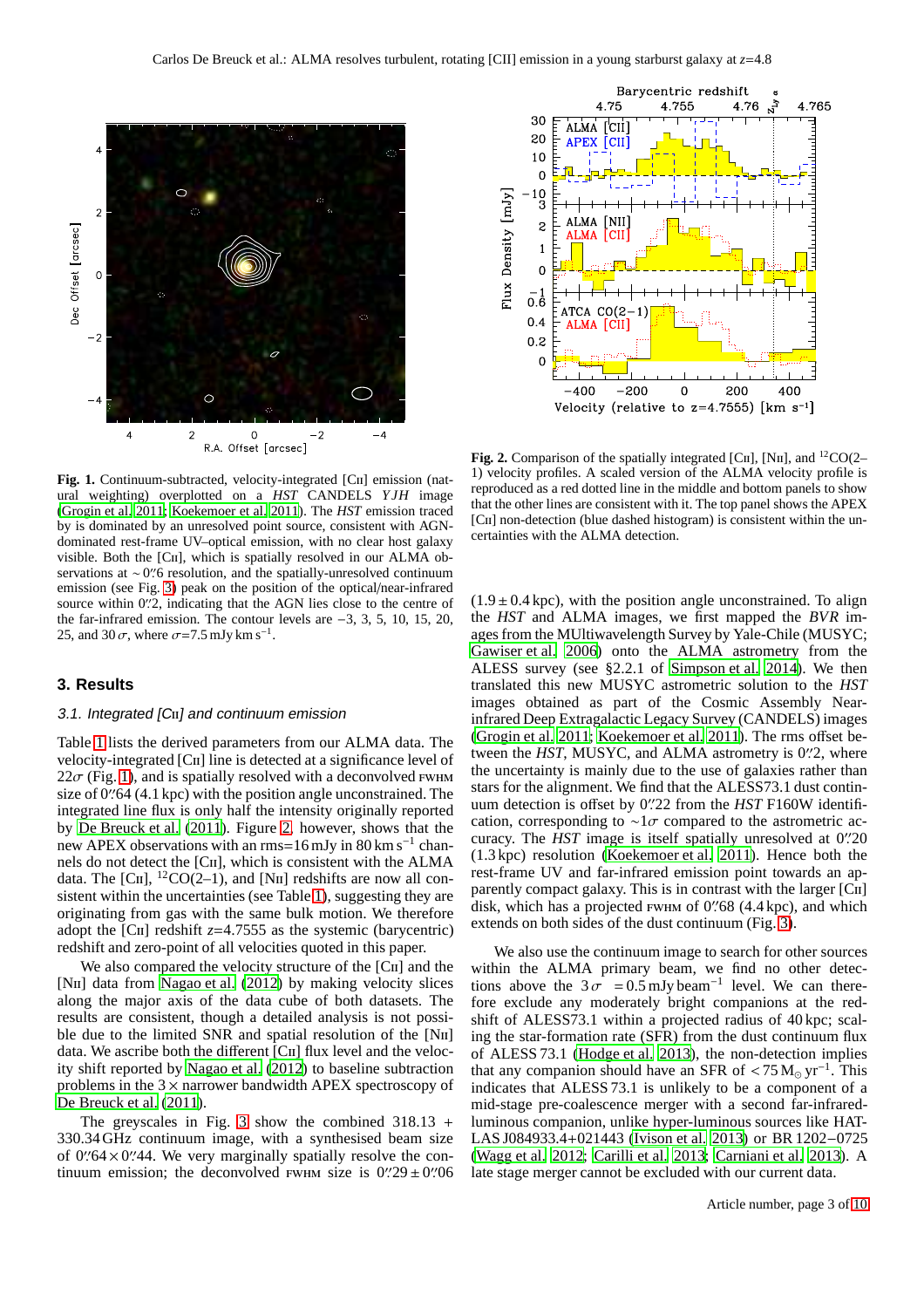

<span id="page-3-0"></span>Fig. 3. Channel maps (spacing 24.85 km s<sup>-1</sup>) of [Cɪɪ] overlaid on the line-free 318.13+330.34 GHz dust continuum image. Contour levels start at  $3\sigma$ , where  $\sigma$ =0.7 mJy/beam, and increase by  $\sqrt{2}$ . The open cross marks the position of the unresolved F160W image (Fig. [1\)](#page-2-0). We note that the dynamical centre coincides with the compact dust continuum source.

# 3.2. [CII] velocity analysis

Our high SNR ALMA observations spatially resolve the [Cii] emission over 0″6, i.e. spread over ∼2×2 synthesised beams (Fig. [3\)](#page-3-0). This is a significant improvement with respect to other ALMA and IRAM observations published to date, which have relatively low SNR and/or barely resolved the [Cii] emission within the individual galaxies [\(Walter et al. 2009](#page-9-33); [Wagg et al.](#page-9-32) [2012;](#page-9-32) [Gallerani et al. 2012](#page-8-18); [Carilli et al. 2013;](#page-8-16) [Riechers et](#page-9-13) al. [2013;](#page-9-13) [Willott et al. 2013;](#page-9-34) [Wang et al. 2013;](#page-9-14) [Carniani et al. 2013](#page-8-17); [Rawle et al. 2013;](#page-9-15) [Neri et al. 2014](#page-9-16)). We note that several high redshift [Cii] detections did detect nearby companion galaxies or different components of lensed galaxies. Our ALMA data have a peak SNR=5–15 in each of the individual 25 km s−<sup>1</sup> channels (Fig. [3\)](#page-3-0), allowing us to kinematically model the [Cii] emission in this high redshift system, despite the rather limited spatial extent compared to the synthesised beam size (see also [Gnerucci et al.](#page-8-19)  $2011$ ).

The left panel of Fig[.4](#page-4-0) shows the observed velocity field of ALESS 73.1 obtained by fitting the [C<sub>II</sub>] line with a single Gaussian (results do not change significantly by fitting with two Gaussians). The velocity field is dominated by rotation. We fit the velocity field with a dynamical model assuming that the ionised gas is circularly rotating in a thin disk, and that the disk surface

mass density distribution is exponential  $\Sigma(r) = \Sigma_0 e^{-r/r_0}$ , where *r* is the distance from the disk centre and  $r_0$  is the scale radius. We neglect all hydrodynamical effects, therefore the disk motion is entirely determined by the gravitational potential. The model also includes the effect of beam smearing (for details, see [Gnerucci et al. 2010,](#page-8-20) [2011\)](#page-8-19). The central panel of Fig. [4](#page-4-0) shows our best fit (i.e. best-fit model convolved with the beam). The right panel of Fig. [4](#page-4-0) shows the residuals of the model, which are very small (less than 10 km/s in absolute value over most of the map). The bulk of the velocity field is very well fitted by our sim-ple rotating disk model, yielding a maximum de-projected<sup>[3](#page-3-1)</sup> velocity  $v_{\text{rot}} = 120 \pm 10 \text{ km s}^{-1}$ , oriented at a position angle  $40^\circ \pm 1^\circ$ north through east (Fig. [5](#page-5-0) *centre*). The effective half-light radius obtained by fitting a Gaussian to our model is  $2.4 \pm 0.2$  kpc; this is consistent with the 4.1 kpc diameter fwhm measured in the integrated  $\lceil$ C<sub>II</sub> image (see §3.1), and with the turn-over radius of  $2.2^{+2.0}_{-0.3}$  kpc obtained by modelling the shape of the rotation curve using the multi-parameter fit from [Courteau](#page-8-21) [\(1997\)](#page-8-21).

Fig. [5](#page-5-0) *left* shows a position velocity diagram extracted from the cube across the major kinematic axis of the galaxy with the model overplotted as contours. This highlights the rotation seen in the system, but also shows that the luminosity weighting of

<span id="page-3-1"></span><sup>3</sup> Assuming *i*=53◦ , see §3.3.1.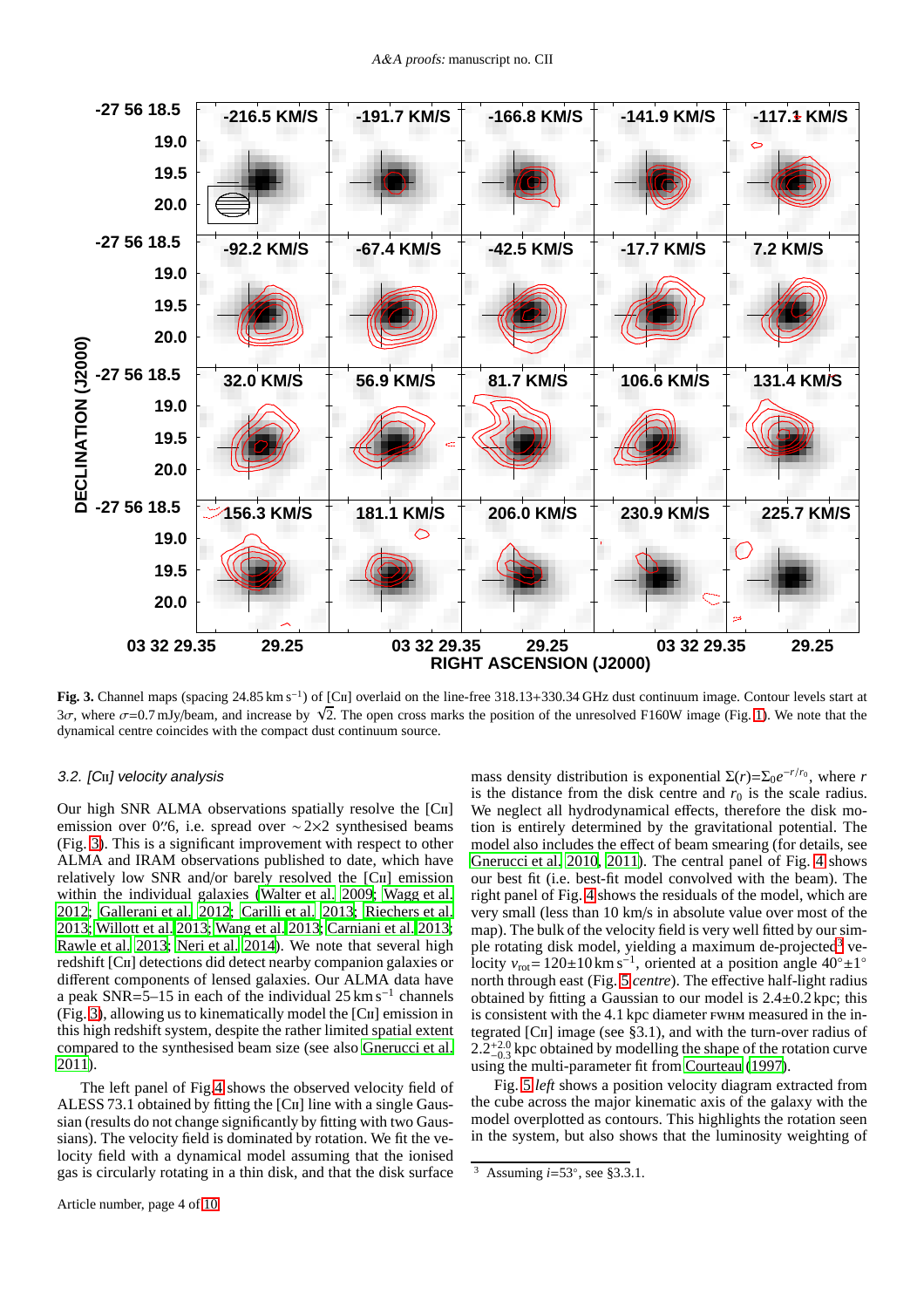

<span id="page-4-0"></span>**Fig. 4.** [Cii] velocity field. The left panel presents the observed data, the central panel the best fit rotating disk model (see §3.2) and the right panel the residuals. The plus and cross mark the locations of the optical counterpart (Fig. [1\)](#page-2-0) and the [Cii] peak flux (see Table [1\)](#page-1-1), respectively. The observed motions of the [Cii] emission are consistent with a rotating disk model.

the  $\lceil$ CII] is not constant; the brightest  $\lceil$ CII] originates from the higher velocity material. Indeed, the ratio of [CII] flux between  $-100$  to  $-50$  km s<sup>-1</sup> and  $50-100$  km s<sup>-1</sup> is 1.7 (see also Figs. [2](#page-2-1) and [3\)](#page-3-0). This non-uniformity suggests that the disk is either gasloaded on one side, or preferentially illuminated on one side; we return to this in §3.4.

This flux asymmetry also illustrates the limits of our symmetric disk model. Significantly higher spatial resolution observations are needed to determine a reliable flux distribution within the disk (e.g. [de Blok & Walter 2014\)](#page-8-22). In order to test the stability of our disk model and check if the non-uniform flux distribution in the disk could bias our results, we also modelled the disk with two alternative models. First, we used the KINematic Molecular Simulation (*KinMS*) routines of [Davis et al.](#page-8-23) [\(2013](#page-8-23)) The KinMS routine coupled to the Bayesian Monte Carlo Markov Chain fitter *KinMS\_fit* (Davis et al., in prep.) matches the brightness distribution of each pixel in the simulated and observed datacubes, rather than fitting Gaussians like the fitting code described above. Second, we used a simple arctan model (e.g. [Swinbank et al. 2012a\)](#page-9-35), where the observed emission is fitted assuming its rotation curve uses the form  $v(r) = 2 \pi^{-1} v_{\text{asym}}$  arctan( $r/r_t$ ), where  $v_{\text{asym}}$  is the asymptotic rotational velocity and  $r<sub>t</sub>$  is the effective radius at which the rotation curve turns over. Both the alternative models, which have significantly different flux distributions from the model described above, obtain similar results. This provides confidence that our assumption of a rotating disk is a good (though not necessarily unique) representation of the observed [Cii] velocity field. However, as we barely spatially resolve the flux distribution within the disk, we cannot distinguish which flux distribution is more appropriate. We will therefore quote the full range of uncertainties from all three models in any parameters derived from these models (notably the dynamical mass, see §3.3.1).

To derive the (model-independent) intrinsic velocity dispersion of the disk at each pixel (corrected for the contribution of the velocity gradient across the synthesised beam), we follow [Swinbank et al. \(2012a\)](#page-9-35). At each pixel in the velocity dispersion map, we measure the luminosity weighted velocity gradient across the fwhm of the beam at that pixel and subtract this from the velocity dispersion. In Fig. [5](#page-5-0) *right*, we show both the observed and intrinsic one-dimensional velocity dispersion profile we derived, extracted along the major kinematic axis of the galaxy. This shows that the intrinsic velocity dispersion of the disk is  $\sigma_{\text{int}} = 40 \pm 10 \text{ km s}^{-1}$  (Fig. [5](#page-5-0) *right*). The ratio of rotational-to-dispersion-support  $v_{\text{rot}}/\sigma_{\text{int}} = 3.1 \pm 1.0$  implying

that this is a highly turbulent rotating disk. Such values are a factor of ∼three lower than local disk galaxies observed in CO (e.g. [Downes & Solomon 1998\)](#page-8-24), but comparable to other highredshift disks with similar resolution data from the H $\alpha$  line (e.g. [Cresci et al. 2009;](#page-8-25) [Genzel et al. 2011;](#page-8-26) [Swinbank et al. 2012a\)](#page-9-35). [Carniani et al.](#page-8-17) [\(2013\)](#page-8-17) reports a [C<sub>II</sub>]  $v / \sigma \sim 1.5$  in both the SMG and quasar in the BRI1202 system, while in a quadruple sys-tem observed in CO, [Ivison et al.](#page-9-31) [\(2013\)](#page-9-31) report  $v / \sigma \sim 6$  in the two brightest systems, and  $v / \sigma < 1$  in the faintest systems. We do warn that the optically thin [C<sub>II</sub>] emitting gas is not necessarily tracing the same gas phase as the optically thick low-J CO, so the higher intrinsic dispersion could also be due to the fact that we are observing a wider range of gas components.

### 3.3. Constraints on dynamical and stellar mass

#### 3.3.1. Dynamical mass

The circularly rotating disk model allows us to constrain the dynamical mass  $M_{\text{dyn}} \sin^2(i) = Rv_{\text{max}}^2/G$ , where *R* is the radius at which the maximal velocity  $v_{\text{max}}$  is measured, and G the gravitational constant. To constrain the inclination, we use a Monte Carlo Markov Chain (MCMC) with 10<sup>5</sup> realisations to investigate the uncertainties on the disk model parameters (e.g. [Carniani et al. 2013\)](#page-8-17). Fig. [6](#page-6-0) displays the results of the MCMC in terms  $M_{\text{dyn}}-i$  confidence contours. The high quality of our data allows us to constrain the inclination  $i = 53^\circ \pm 9$ . This implies  $M_{\text{dyn}} = 1.4 \pm 0.5 \times 10^{10} \text{ M}_{\odot}$  within  $R = 4 \text{ kpc}$ . The alternative rotating disk models described in §3.2 derive higher dynamical masses: the best fit KinMS model has a lower *<sup>i</sup>*=29◦±4 and  $M_{\text{dyn}} = 3.3^{0.7}_{-0.4} \times 10^{10} \text{M}_{\odot}$ , while the arctan model yields *i*=50°±8,  $M_{dyn} = 3.5_{-0.4} \times 10^{4} \text{ M}_{\odot}$ , while the arctain model yields  $t = 50^{4}$ , and  $M_{dyn} = 4.1 \pm 0.9 \times 10^{10} \text{M}_{\odot}$ . Given the uncertainties in deriving an accurate flux distribution with our limited spatial resolution, we quote the full range of uncertainties from all three models, and adopt  $M_{\text{dyn}}=3\pm2\times10^{10}$  M<sub>☉</sub>.

This dynamical mass is up to an order of magnitude lower than those previously reported for *z*∼2 SMGs on the basis of resolved and unresolved  $^{12}$ CO kinematics for SMGs [\(Tacconi et al.](#page-9-36) [2008;](#page-9-36) [Swinbank et al. 2011;](#page-9-37) [Bothwell et al. 2013\)](#page-8-27).

# 3.3.2. Stellar mass and AGN contributions

The X-ray to radio spectral energy distribution (SED) of ALESS73.1 shows evidence of both AGN and stellar emission, with the bolometric AGN contribution constrained to 2–20%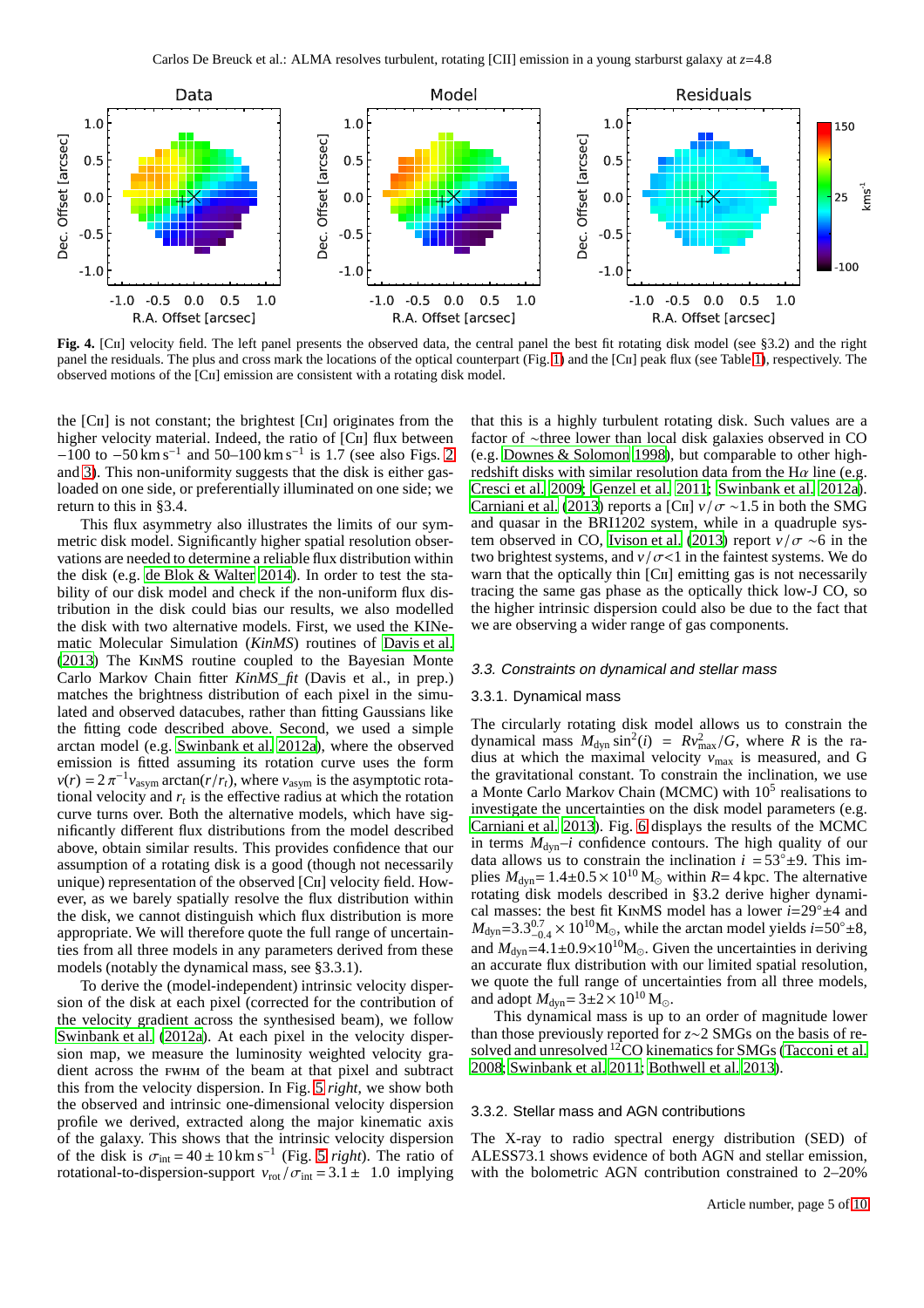

<span id="page-5-0"></span>**Fig. 5.** (*Left:*) Position-velocity diagram along the major axis of the disk model of Fig. [4.](#page-4-0) Contours show our best fit rotating disk model at 1%, 5%, 20%, 30%, 40%, 50%, 60%, 70%, 80%, 90%, and 95% of the peak flux. (*Centre:*) Rotation curve extracted along the major axis with our best-fit model overplotted as a dashed line. (*Right:*) The variation in velocity dispersion as a function of radius in the disk. We estimate a typical  $V_{\text{rot}}/\sigma_{\text{int}} \sim 3.1$  in the disk, showing that it is relatively turbulent. The rise towards the centre in the observed dispersion is an artifact resulting from the limited spatial resolution of the data. The synthesised beam size is shown as a horizontal black bar in the top left corner of the central and right panels.

[\(Coppin et al. 2009](#page-8-11); [Gilli et al. 2014\)](#page-8-14). While the AGN dominates the mid-IR and X-ray, the starburst component is dominating in the far-IR. The well-sampled rest-frame UV to near-infrared part of the SED has been claimed to be consistent with a reddened stellar population (e.g. [Coppin et al. 2009](#page-8-11); [Simpson et al. 2014](#page-9-30); [Gilli et al. 2014;](#page-8-14) [Wiklind et al. 2014\)](#page-9-38). However, the SED can be equally well fit by a single power law from the *U*-band to 24-  $\mu$ m in the observed frame, as expected from a reddened AGN [\(Coppin et al. 2009](#page-8-11); [Wardlow et al. 2011;](#page-9-22) [Simpson et al. 2014](#page-9-30)). While the relatively weak mid-IR emission implies that the AGN in ALESS73.1 contributes at <20% of the bolometric emission [\(Coppin et al. 2009;](#page-8-11) [Gilli et al. 2014\)](#page-8-14), the AGN may still outshine the rest-frame UV/optical emission. Further evidence of such a dominating UV/optical AGN contribution includes: (i) The rest-frame UV spectrum presented by [Coppin et al.](#page-8-11) [\(2009](#page-8-11)) which displays narrow Lyα and ~2000 km s<sup>-1</sup> wide Nv λ1250Å emission. This spectrum is reminiscent of that of the  $z = 2.88$  radio galaxy  $4C\overline{2}4.28$  [\(Röttgering et al. 1997\)](#page-9-39), and is quite unlike the spectra of less-active star-forming galaxies (e.g. [Shapley et al. 2003](#page-9-40)). A similar case to ALESS73.1 is SMM J02399−0136 [\(Ivison et al. 1998\)](#page-9-41), where the AGN light outshines the rest-frame UV light from a vigorous starburst [\(Vernet & Cimatti 2001\)](#page-9-42). (ii) The unresolved morphology in the CANDELS *HST* images of ALESS 73.1 (Fig[.1\)](#page-2-0), indicating an upper limit on the size of the UV source of  $\leq 2$  kpc, which originally led to its identification as a high-redshift AGN by [Fontanot et al.](#page-8-9) [\(2007\)](#page-8-9). (iii) The high X-ray luminosity of the source, whose spectrum has been claimed to show a Comptonthick AGN [\(Gilli et al. 2011](#page-8-10)), and which is consistent with the observed Nv emission [\(Coppin et al. 2009\)](#page-8-11).

The stellar mass derived from an SED fit should therefore be considered as a strict upper limit. Assuming a standard light-to-mass ratio used by [Simpson et al. \(2014\)](#page-9-30), this implies  $M_* < 7 \times 10^{10}$  M<sub>☉</sub>. As the unresolved *HST* F160W morphology suggests no significant host galaxy emission in addition to the bright AGN light, the actual stellar mass is most likely several times lower than this strict upper limit. Indeed, our limit on the dynamical mass, together with the gas mass of this system ( $M_{\text{H}_2}$ =1.6 ± 0.3 × 10<sup>10</sup>M<sub>☉</sub>; [Coppin et al. 2010\)](#page-8-12) imply

 $M_* \leq 3.1 \times 10^{10}$  M<sub>☉</sub>. We note that the  $M_{\text{H}_2}$  of [Coppin et al. \(2010](#page-8-12)) has been derived assuming a low  $\alpha_{\text{CO}} = 0.8 \text{ M}_{\odot} (\text{K km s}^{-1} \text{ pc}^2)^{-1}$ conversion factor; adopting a higher  $\alpha_{\rm CO}$  will decrease the limit on *M*∗. We return to this point in §4.1.

Alternatively, if the observed near-IR emission would be dominated by stellar light, the rest-frame *H*-band magnitude  $M_{\text{H}}$ =−25.61 implies a light-to-mass ratio of  $L_{\text{H}}/M_{\text{*}} \ge 12$ . This is larger than the maximum light-to-mass ratio for all 77 ALESS SMGs, and 5× larger than the average [\(Simpson et al. 2014\)](#page-9-30). We therefore exclude the possibility that the SED is dominated by stellar emission.

# 3.4. Stability of the disk

Not withstanding the variation in brightness within the disk, the regular rotation pattern of the  $\lceil$ C<sub>II</sub> indicates that the gas it traces had sufficient time to settle in a bulk motion, despite the fact that the rotation period at the outer edge of the disk (*t*rot ∼ 200 Myr) is 16% of the age of the Universe at  $z=4.8$ . At the same time, our compact and bright dust continuum detection implies that the inner part of this disk is undergoing a violent burst of starformation with a rate of  $1000 M_{\odot} yr^{-1}$  (e.g. [Coppin et al. 2009;](#page-8-11) [Gilli et al. 2014;](#page-8-14) [Swinbank et al. 2014](#page-9-25)). Such high SFR require a high supply of cold gas. If the [C<sub>II</sub>] emitting gas is in a regularly rotating pattern, could it still fuel the central starburst? To answer this question, we now examine if this disk is dynamically stable.

[Toomre \(1964\)](#page-9-43) introduced a stability criterion for thin rotating disks against gravitational fragmentation. For gaseous disks (e.g. [Wang & Silk 1994\)](#page-9-44), this Toomre *Q* parameter can be expressed as  $Q(R) = \sigma(R)\kappa(R)/\pi G\Sigma(R) > 1$ , where σ is the gas velocity dispersion,  $\kappa$  the epicyclic frequency and  $\Sigma$  the gas mass surface density. All these parameters depend on the radius *R* from the centre of the rotating disk. If the disk contains both gas and stars which gravitationally interact with each other, the stability criterion becomes  $Q = (1/Q<sub>stars</sub> + 1/Q<sub>gas</sub>)^{-1} > 1$ [\(Wang & Silk 1994\)](#page-9-44). For ALESS 73.1, we cannot determine *Q*stars, but as argued above, we know that the gas dominates the mass budget. Hence, if  $Q_{\text{gas}}$  is unstable, the total system will be unstable.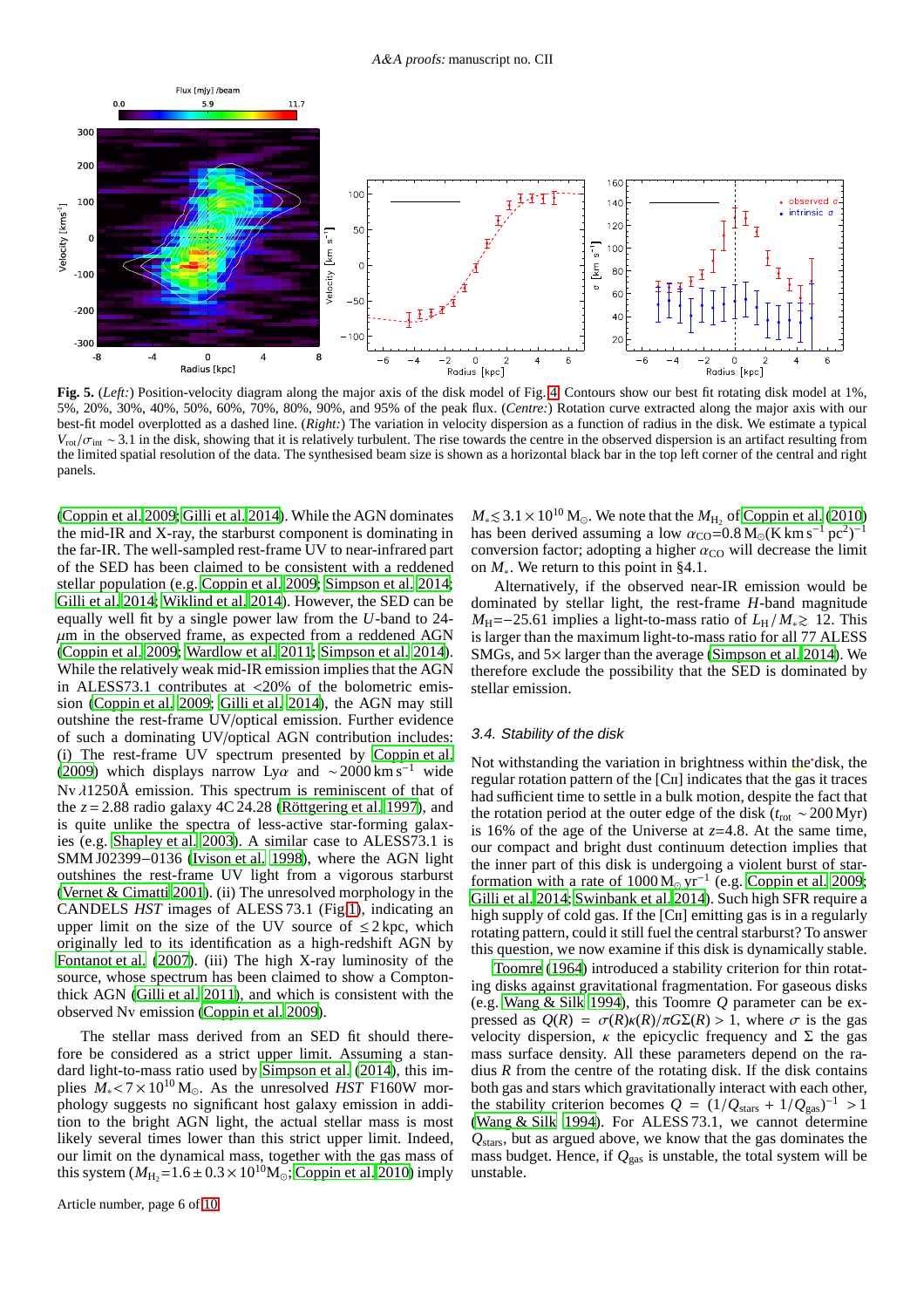Similar analysis have recently been carried out using spatially resolved (adaptive optics assisted) IFU observations of the H $\alpha$  emission in  $z \sim 1-2$  galaxies, which have demonstrated that the lowest *Q* (most unstable) regions of high-redshift galaxies tend to lie in the outer parts of the disks (e.g. [Swinbank et al.](#page-9-35) [2012a](#page-9-35); [Genzel et al. 2014\)](#page-8-28). However,  $H\alpha$  traces the ionised gas in the Hii regions, which is an indirect tracer to measure the properties of the star-forming gas, rather than the cold molecular gas, which is a direct tracer of the fuel for star formation. Although the  $\lceil$ C<sub>II</sub> line is tracing multiple gas phases (see §1), it has been argued that this line is a good SFR indicator (e.g. [Stacey et al. 1991](#page-9-1), [2010;](#page-9-6) [De Looze et al. 2011,](#page-8-29) [2014](#page-8-30)). Detailed observations of the [Cii] kinematics are very difficult, especially in the local Universe, as the line can only be observed with small single-dish space or airborne telescopes. However, the [C<sub>II</sub>], CO, and Hi velocity profiles do in general trace each other rather well, although they can differ in some details [\(Boreiko & Betz](#page-8-31) [1991;](#page-8-31) [Mookerjea et al. 2011](#page-9-45); [Braine et al. 2012](#page-8-32)). One example of a more detailed study is the *Herschel* observations of the bright cluster galaxy NGC4696, where the H $\alpha$  and [CII] emission trace each other both morphologically and kinematically (Fig. 6 of [Mittal et al. 2011\)](#page-9-46). Also at high-redshift, Gullberg et al. (in prep.) found that the CO and [Cii] velocity profiles in a sample of 13 gravitationally lensed submm galaxies are very similar. The most likely alternative if the [C<sub>II</sub>] and CO are not tracing the same bulk motion is that the lowest mass component (which in ALESS73.1 is the atomic gas traced by [CII], see §4.1) is outflowing compared to the higher mass component. Although the SNR of the CO(2-1) data is low, we do not detect any velocity shift (Fig. [2\)](#page-2-1), nor do not find a significant outflow component in [Cii] (see §4.2). We therefore assume that the [Cii] emission traces well the kinematics of the underlying star-forming molecular gas component, and derive the spatially resolved Toomre *Q* in the molecular gas at each pixel within the galaxy. Assuming a flat rotation curve ( $\kappa = \sqrt{2}V/r$ ), and using the [CII] luminosity distribution as a proxy to determine  $\Sigma$ , we calculate  $Q(x, y) = \sqrt{2} \sigma_{int}(x, y) V(r) / \pi rG\Sigma$  where *r* is the radius from the dynamical centre of each pixel, and  $V(r)$  is the rotational velocity at radius *r*.

Fig. [7](#page-7-0) shows the spatially resolved (beam smoothed) Toomre *Q* distribution, and an azimuthally averaged radial profile in ∼ 1 kpc bins across the galaxy image. At all radii, *Q* is well below 1, suggesting that the disk is unstable throughout. The average  $Q$  over the disk is  $0.58\pm0.15$ , where the uncertainties include the variation in inclination, weighting of the velocity gradient correction, size of the disk, velocity field, and the removal size of of the central aperture. The increase in *Q* towards the the inner regions is due to the high torque on the gas making it more difficult to collapse, as often seen in other high-redshift star-forming galaxies (e.g. [Genzel et al. 2014\)](#page-8-28).

We conclude that the rotation of the [C<sub>II</sub>] emitting gas does not prevent it from collapsing and being possible/likely fuel for the violent starburst. Interestingly, the [Cii] emission appears to extend twice as far outwards than the dust continuum emission. This could be due to a radial variation in the fraction of starforming gas traced by [Cii]. Alternatively, this difference could just reflect the mass distribution within the rotating disk, which our data cannot reliably determine. Observations at higher spatial resolution in [C<sub>II</sub>], and of more uniform  $H_2$ -tracers such as CO(1-0) or [CI] are needed to obtain a more reliable distribution of the star-forming gas.



<span id="page-6-0"></span>**Fig. 6.** Confidence contours for the dynamical mass and inclination of the rotating disk model from  $10^5$  trials of the MCMC. We estimate a typical mass of the galaxy of  $M_{\text{dyn}} = 2.5 \pm 0.5 \times 10^{10} \text{ M}_{\odot}$  within  $R = 7 \text{ kpc}$ .

## **4. Discussion**

# 4.1. <sup>A</sup> compact, gas rich galaxy with <sup>a</sup> high star-formation rate

The  $M_{\text{dyn}} = 3 \pm 2 \times 10^{10} \,\text{M}_\odot$  (§3.3.1), is close to the cold gas mass  $M_{\text{H}_2} = 1.6 \pm 0.3 \times 10^{10} \text{M}_{\odot}$ , derived from the <sup>12</sup>CO(2–1) detection reported by [Coppin et al.](#page-8-12) [\(2010\)](#page-8-12). Note that this  $M_{\rm H_2}$  was derived assuming a conservative (low) CO-to-H2 conversion factor  $\alpha_{\text{CO}} = 0.8 \,\text{M}_\odot (\text{K km s}^{-1} \text{ pc}^2)^{-1}$ , so the actual  $M_{\text{H}_2}$  may still be significantly higher. It is therefore clear that ALESS 73.1 is a very gas-rich galaxy. We can also obtain an estimate of the atomic gas mass  $M_a$  associated with the photodissociation regions using equation 1 from [Hailey-Dunsheath et al. \(2010](#page-9-5)). We also note that this assumes that the fraction of the  $H_2$  molecular gas which not traced by CO is negligible. Such an assumption is appropriate for ALESS73.1 as it has a moderately strong far-UV ionisation field *<sup>G</sup>*0∼10<sup>3</sup> [\(De Breuck et al. 2011\)](#page-8-4) and close to solar metallicity (see §4.3). Following [De Breuck et al.](#page-8-4) [\(2011\)](#page-8-4), we adopt a C<sup>+</sup> abundance  $1.4 \times 10^{-4}$ , a critical density  $n_{\text{crit}}$ =2.7×10<sup>3</sup> cm<sup>-3</sup> and a PDR surface temperature ~300 K. Us-ing our more reliable ALMA [C<sub>II</sub>] flux (Table [1\)](#page-1-1), we derive  $M_a \approx 4.7 \pm 0.5 \times 10^9$  M<sub>o</sub>. The combined atomic plus molecular gas mass is therefore  $\sim 2.1 \times 10^{10}$  M<sub>☉</sub>, implying a gas fraction  $f_{\rm gas}$ =0.4–1.

We can also use the mass budget  $M_{H2} < M_{dyn} - M_{a}$  –  $M_*$  to constrain  $\alpha_{\rm CO}$ . Assuming no significant dark matter contribution and minimising *M*∗, this puts an upper limit  $\alpha_{\rm CO}$ <2.3 M<sub>☉</sub>(K km s<sup>-1</sup> pc<sup>2</sup>)<sup>-1</sup>, i.e. < half of the Galactic value, but consistent with the range of  $\alpha_{\rm CO}$  values found at high redshift (e.g. [Ivison et al. 2011;](#page-9-47) [Bothwell et al. 2013;](#page-8-27) [Bolatto](#page-8-33) et al. [2013\)](#page-8-33).

Despite being a relatively low-mass galaxy compared to dynamical masses for SMGs [\(Tacconi et al. 2008;](#page-9-36) [Bothwell et al.](#page-8-27) [2013\)](#page-8-27), or masses estimated from photometric modelling of the SEDs of submillimetre-selected galaxies (e.g. [Hainline et](#page-9-48) al. [2011;](#page-9-48) [Simpson et al. 2014\)](#page-9-30), our bright and unresolved dust continuum detection (Fig. [1\)](#page-2-0) suggests that the star-formation in ALESS 73.1 is coincident with the position of the AGN host galaxy, and not in a nearby companion, as seen in several other SMGs (e.g. [Ivison et al. 2008,](#page-9-49) [2012](#page-9-50); [Hodge et al.](#page-9-24) [2013\)](#page-9-24). Using the *Herschel*  $70-500 \mu m$  limits, and three ALMA  $872-1305 \mu m$  detections, [Gilli et al. \(2014\)](#page-8-14) obtain  $L_{8-1000 \mu m}$ = 5.9±0.9×10<sup>12</sup> L<sub>☉</sub>. Any contributions to  $L_{8-1000 \mu m}$ from an AGN are constrained to 2–20% thanks to the sensitive *Herschel* limits [\(Coppin et al. 2009;](#page-8-11) [Gilli et al. 2014\)](#page-8-14). Using al-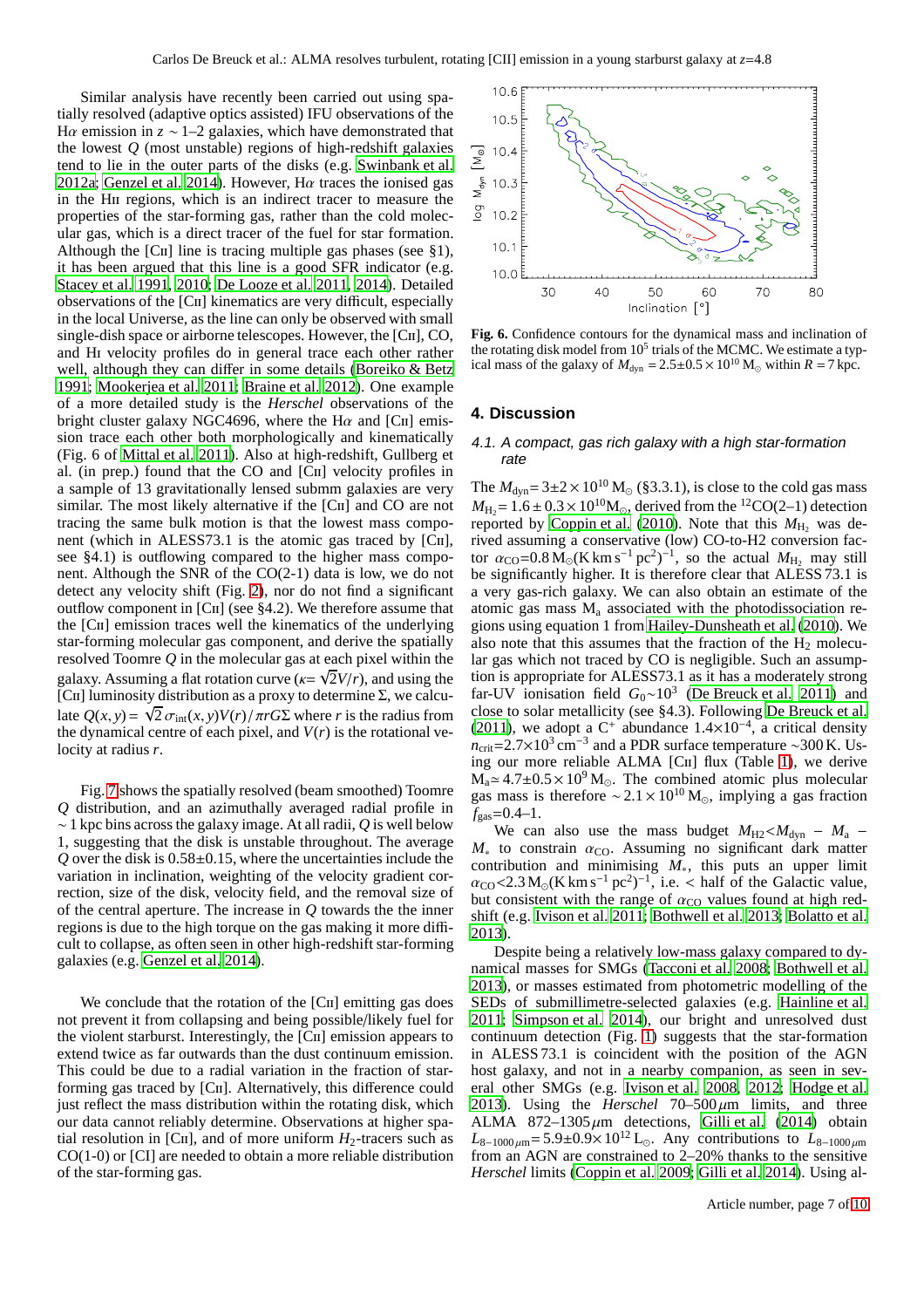

<span id="page-7-0"></span>**Fig. 7.** Spatial variation in Toomre *Q* parameter within the gas disk in ALESS 73.1. The main panel shows the azimuthally integrated *Q* as marked with dashed lines in the inset. We see that *Q* declines with radius into the outer, gas-dominated, parts of the galaxy. This behaviour is similar to that inferred for less actively star-forming galaxies at *z* ∼ 2 from Hα kinematic studies [\(Genzel et al. 2011](#page-8-26); [Swinbank et al. 2012a\)](#page-9-35). However, the entire disk has *Q*<1, meaning it is unstable throughout.

most the same data, but adding also the the 20 cm detection of [Miller et al. \(2013\)](#page-9-51), [Swinbank et al. \(2014\)](#page-9-25) find a very similar,  $L_{8-1000\,\mu\text{m}} = 5.6^{+1.8}_{-1.1} \times 10^{12} \text{ L}_{\odot}$ , showing that the AGN contribution  $\mathcal{L}_{8-1000\,\mu\text{m}}$  = 5.0-<sub>1.1</sub> × 10  $^{\circ}$  L<sub>©</sub>, showing that the AGN contribution<br>in also negligible in the radio. Assuming the [Kennicutt](#page-9-52) [\(1998\)](#page-9-52) relation, this  $L_{8-1000 \mu m}$  implies a SFR of  $1000 \pm 150$  M<sub>☉</sub> yr<sup>-1</sup> for a Salpeter initial mass function. This SFR can be compared to the empirical relations between SFR and the [CII] and [NII] luminosities derived by [De Looze et al. \(2014\)](#page-8-30) and [Zhao et al. \(2013](#page-9-53)). Using these, we find  $SFR = 450 \pm 70$  and  $600^{+2700}_{-500}$   $M_{\odot}$  yr<sup>-1</sup>, respectively. This suggests the dust continuum derived SFR may be overestimated by a factor of two, but given the uncertain calibration of the [CII] and [NII] derived SFR at high redshift, we will adopt  $SFR=1000 M_{\odot} yr^{-1}$  in the remainder of this paper.

Combining this high SFR with the  $M_* < 3.1 \times 10^{10}$  M<sub>☉</sub> limit (§3.3.3) implies a specific star-formation rate sSFR >  $80 \,\text{Gyr}^{-1}$ which is significantly higher than the bulk "normal" star-forming galaxies at the same redshift, i.e. almost an order of magnitude above the "main sequence" at the same redshift (e.g. [González et al. 2010](#page-9-54); [Stark et al. 2013\)](#page-9-55). This galaxy will thus double its stellar mass in ∼12 Myr; we are thus likely observing ALESS73.1 during its first major burst of star formation. Generally, galaxies with sSFR well above the Main Sequence are identified as "starburst galaxies" in which star-formation is thought to occur in a violent mode as a consequence of galaxy merging or strong interactions. Nevertheless, the atomic and ionised gas in ALESS 73.1, as traced by [Cii], still shows rotationally supported disk kinematics (as seen in less active, normal main sequence galaxies) underlining the rapidity with which gas can reach such configurations, even in the most active systems.

# 4.2. Limits on outflowing gas

The [CII] profile in Fig. [2](#page-2-1) shows no obvious indication of an underlying broad component indicative of an outflow as seen in some other high-z systems mapped in [C<sub>II</sub>] [\(Maiolino et al.](#page-9-56) [2012\)](#page-9-56). In order to set an upper limit on this outflow, we fitted the ALMA spectrum by forcing an additional broad component with a  $F_{\text{WHM}} > 500 \text{ km s}^{-1}$ . This additional component is not statistically significant and is not required by the fit, but we



<span id="page-7-1"></span>**Fig. 8.** The observed [N<sub>II</sub>]/[C<sub>II</sub>] flux ratio compared with model predictions for different density *n* and ionisation parameter *U* (see [Nagao et al.](#page-9-23) [2012](#page-9-23)). The green hatched range denotes the observed range for lowredshift galaxies. The pink hatched range shows the observed ALMA ratio for ALESS 73.1 with its uncertainty. The red and blue lines show CLOUDY model results as a function of  $Z_{\text{gas}}$  with  $\log n_{\text{H[II]}} = 1.5$  and 3.0 respectively, while solid and dashed lines denote the models with log *U*<sub>H[II]</sub>−2.5 and −3.5, respectively. We conclude that the metallicity in this gas rich disk is likely to be close to solar.

can use it to set an upper limit of  $\lt 1.3$  Jy km s<sup>-1</sup> on the presence of an outflow. Using the same assumptions as in §4.1, this translates into an upper limit on the atomic gas mass in an outflow of  $< 9 \times 10^8$  M<sub>o</sub>. Following [Cano-Díaz et al. \(2012\)](#page-8-34), we approximate the outflow as gas with constant velocity uniformly distributed within a sphere of radius *R*. As we cannot determine *R*, we assume *R*∼ 1 kpc as in massive outflows observed in other galaxies at both high redshift (e.g. [Maiolino et al.](#page-9-56) [2012;](#page-9-56) [Cano-Díaz et al. 2012;](#page-8-34) [Weiß et al. 2012;](#page-9-57) [Carilli et al. 2013\)](#page-8-16), and low redshift (e.g. [Feruglio et al. 2010,](#page-8-35) [2013](#page-8-36); [Sturm et al. 2011;](#page-9-58) [Aalto et al. 2012](#page-8-37); [Cicone et al. 2012](#page-8-38), [2014;](#page-8-39) [Veilleux et al. 2013\)](#page-9-59). We can then constrain the outflow rate  $\dot{M} = 3 v M_{\text{outflow}}/R_{\text{outflow}}$ [\(Maiolino et al. 2012\)](#page-9-56) to be  $\leq 1400 \,\mathrm{M}_{\odot} \,\mathrm{yr}^{-1}$ . This is a rather loose upper limit, but it does show that any outflow must be comparable or less than the star-formation rate, i.e. even if an outflow is present, it is unlikely to dominate the evolution of the gas reservoir.

# 4.3. Metallicity

[Nagao et al. \(2012\)](#page-9-23) used the [N<sub>II</sub>] 205  $\mu$ m/[C<sub>II</sub>] 158  $\mu$ m ratio in ALESS73.1 as a powerful new probe of the metallicity in the ISM. In particular, this line ratio is free of extinction effects which often complicate determinations from optical and nearinfrared line ratios. The observed ratio used by [Nagao et al.](#page-9-23) [\(2012\)](#page-9-23) was rather uncertain due to the velocity offset seen with respect to the narrow-bandwidth APEX spectrum. Using the new [Cii] spectroscopy, we can now constrain this ratio to  $[NII]/[CII] = 0.085 \pm 0.015$ . Figure [8](#page-7-1) shows that this implies  $Z = 0.6 - 3 Z_{\odot}$ , where the uncertainty in dominated by the models rather than the measurement uncertainties. Our new ALMA [Cii] data therefore strengthens the conclusion of [Nagao et al. \(2012](#page-9-23)) that ALESS 73.1 already has gas with a metallicity close to solar,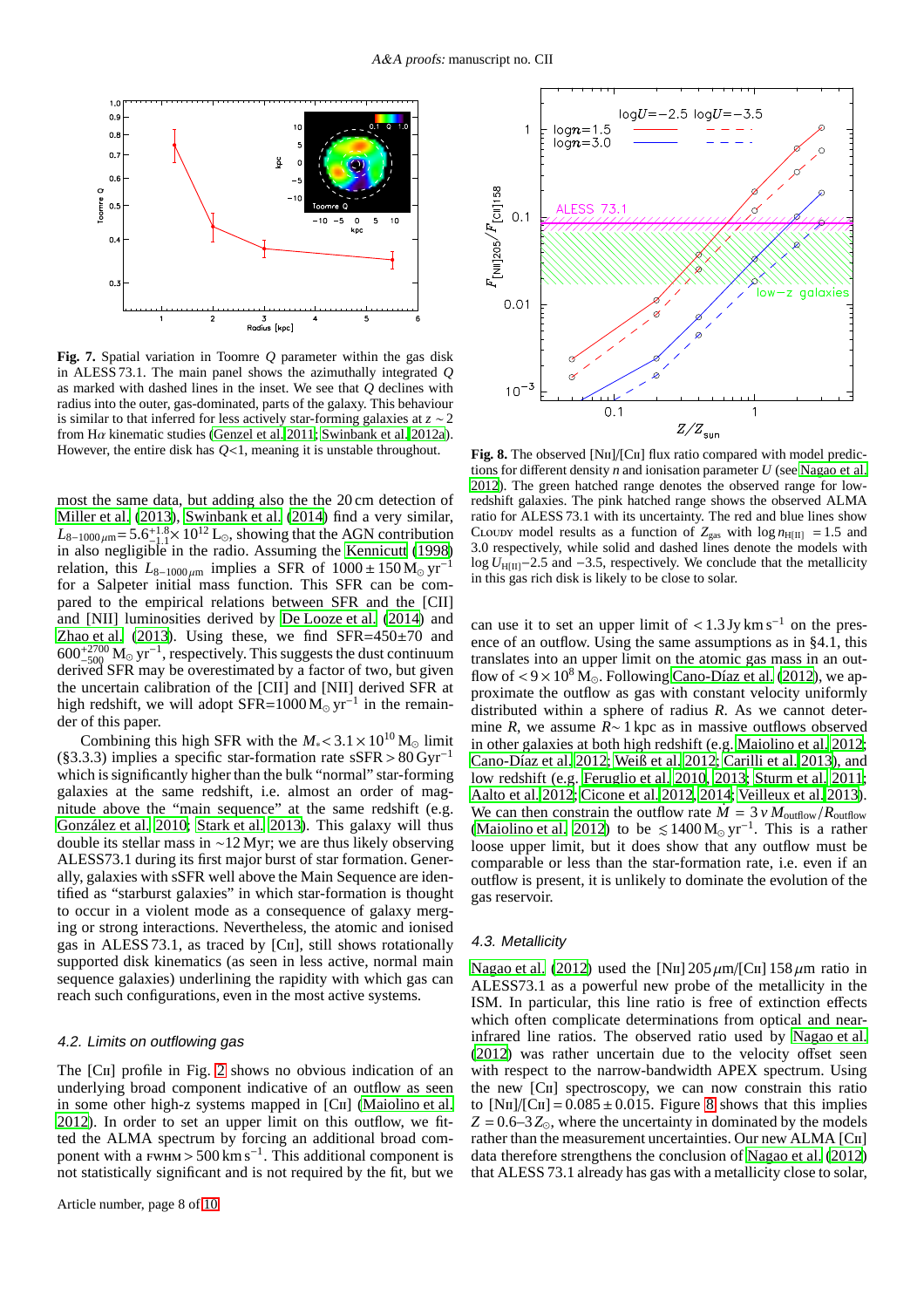when the age of the Universe was a mere 1.2 Gyr. Such highly enriched gas has been detected before in broad-line regions surrounding AGNs (e.g. [Hamann & Ferland 1993](#page-9-60)), but our ALMA observations now suggest that the highly enriched material may already be spread out over kpc scales.

An alternative explanation for the relatively large [NII]/[CII] ratio is the "truncation" of the PDR. This has been reported by [Nakajima et al. \(2013\)](#page-9-61) using optical observations of high-z Lyman $\alpha$  emitters. Under the very strong radiation field due to the extreme star-formation, the relative volume ratio of Hii regions and PDRs could change systematically in the sense that the relative PDR contribution becomes smaller for more active star-forming galaxies. This will reduce the [C $\pi$ ] flux, while the [N<sub>II</sub>] as a uniform H<sub>II</sub> tracer is not affected. The net result is then an increase in the  $[N<sub>II</sub>]/[C<sub>II</sub>]$  flux ratio for a given metallicity (e.g. [Croxall et al. 2012;](#page-8-40) [Decarli et al. 2014](#page-8-41)). As such, subsolar metallicities are still possible in ALESS73.1. Observations of other fine structure lines such as [N<sub>II</sub>]  $122\mu$ m, [O<sub>I</sub>]  $144\mu$ m or [CI] are needed to determine the contributions from Hii and PDRs, and hence derive a more accurate determination of the metallicity.

# **5. Conclusions**

Using ALMA, we have spatially resolved the [C $\text{II}$ ] 158  $\mu$ m emission in the  $z = 4.7555$  SMG ALESS 73.1. The high SNR data cube shows that the [Cii] emitting gas extends twice as far out as the dust continuum and exhibits with clear kinematical signatures of rotation. We demonstrate that these kinematical signatures are well-described by a rotating disk with a disk size ∼2.4 kpc and a maximum deprojected rotation velocity of  $v_{\text{rot}} = 120 \pm 10 \text{ km s}^{-1}$ . The disk is highly turbulent with a  $v_{\text{rot}}/\sigma_v \sim 3.1$ , and a Toomre *Q* parameter <1 throughout the disk, implying it is unstable. Using this model we constrain the dynamical mass of this galaxy to be  $3\pm2\times10^{10}$  M<sub>o</sub>, which is close to the  $M(H<sub>2</sub>)$  derived from CO(2-1) [\(Coppin et al. 2010\)](#page-8-12), and requires  $\alpha_{\text{CO}}$ <2.3 (K km s<sup>-1</sup> pc<sup>2</sup>)<sup>-1</sup>. Combined with the atomic mass  $M_a=4.7\pm0.5\times10^9$  M<sub>☉</sub>, our dynamical mass constrains the stellar mass to  $\lt3.1\times10^{10}$  M<sub>☉</sub>. Such low stellar mass is remarkable for an isolated galaxy with a SFR=1000  $M_{\odot}yr^{-1}$ , and suggests we are observing its first major burst of star formation. Interestingly, our revised integrated [N<sub>II</sub>]  $205 \mu m/[C_{II}]$  158  $\mu$ m ratio suggest that the gas already has close to solar metallicity. However, one should keep in mind that  $|C_{II}|$  may have significant contributions from non-PDR gas, which may have an impact on the reliability of  $[NII]/[CII]$  as metallicity tracer and of  $[CII]$  as a tracer of the star-forming gas [\(De Looze et al. 2011\)](#page-8-29). Spatially resolved observations of pure H<sub>2</sub> tracers such as the  $J_{\text{upper}} \leq 2$ CO lines or the [CI] lines (e.g. [Papadopoulos et al. 2004](#page-9-62)) would be needed to provide a more reliable determination of both the metallicity and the full extent of the star-forming gas reservoir in ALESS73.1.

The ALMA Cycle 0 observations presented here, while still limited in spatial resolution but not in SNR, illustrate the great potential of ALMA to extend dynamical analysis tools out to the epoch when galaxies had their first major burst of star-formation. Such observations of atomic (or molecular) lines can be the only way to probe the dynamics of even the highest redshift galaxies, which can be obscured or barely resolved at optical/near-IR wavelengths. The final ALMA array will increase its spatial resolution by an order of magnitude, allowing us to regularly probe the scales of star-forming clouds, which have thus far only been seen in studies of strongly lensed galaxies (e.g. [Swinbank et al.](#page-9-63) [2010\)](#page-9-63).

*Acknowledgements.* We thank the anynymous referee for a very thorough reading of the manuscript, and numerous comments which have significantly improved the quality of the paper. We also thank Padelis Papadopoulos, Maud Galametz, Ilse De Looze, and Frank Israel for helpful suggestions, and the ALMA and APEX staff for their hard work behind the scenes to make these observations possible, and the ALMA Regional Centre staff to provide virtually science-ready data products. IRS acknowledges support from STFC (ST/I001573/1), the ERC Advanced Investigator programme DUSTYGAL 321334 and a Royal Society/Wolfson Merit Award. AMS gratefully acknowledges an STFC Advanced Fellowship through grant number ST/H005234/1. The research leading to these results has received funding from the European Community's Seventh Framework Programme (/FP7/2007-2013/) under grant agreement No 229517. N is financially supported by JSPS (grant Nos. 23654068 and 25707010). This paper makes use of the following ALMA data: ADS/JAO.ALMA#2011.0.00124.S. ALMA is a partnership of ESO (representing its member states), NSF (USA) and NINS (Japan), together with NRC (Canada) and NSC and ASIAA (Taiwan), in cooperation with the Republic of Chile. The Joint ALMA Observatory is operated by ESO, AUI/NRAO and NAOJ. This work is based on observations taken by the CANDELS Multi-Cycle Treasury Program with the NASA/ESA *HST*, which is operated by the Association of Universities for Research in Astronomy, Inc., under NASA contract NAS5-26555.

## **References**

- <span id="page-8-37"></span>Aalto, S., Garcia-Burillo, S., Muller, S., et al. 2012, A&A, 537, A44
- Adelman-McCarthy, J. K., Agüeros, M. A., Allam, S. S., et al. 2008, ApJS, 175, 297
- <span id="page-8-7"></span>Alexander, D. M., Smail, I., Bauer, F. E., Chapman, S. C., Blain, A. W., Brandt, W. N., & Ivison, R. J. 2005, Nature, 434, 738
- <span id="page-8-1"></span>Appleton, P. N., Guillard, P., Boulanger, F., et al. 2013, ApJ, 777, 66
- Beirão, P., Armus, L., Appleton, P. N., et al. 2010, A&A, 518, L60
- <span id="page-8-2"></span>Beirão, P., Armus, L., Helou, G., et al. 2012, ApJ, 751, 144
- <span id="page-8-13"></span>Biggs, A. D., Ivison, R. J., Ibar, E., et al. 2011, MNRAS, 413, 2314
- <span id="page-8-33"></span>Bolatto, A. D., Wolfire, M., & Leroy, A. K. 2013, ARA&A, 51, 207
- <span id="page-8-31"></span>Boreiko, R. T., & Betz, A. L. 1991, ApJ, 380, L27
- <span id="page-8-27"></span>Bothwell, M. S., Smail, I., Chapman, S. C., et al. 2013, MNRAS, 429, 3047
- <span id="page-8-32"></span>Braine, J., Gratier, P., Kramer, C., et al. 2012, A&A, 544, A55
- <span id="page-8-34"></span>Cano-Díaz, M., Maiolino, R., Marconi, A., et al. 2012, A&A, 537, L8
- <span id="page-8-16"></span>Carilli, C. L., Riechers, D., Walter, F., et al. 2013, ApJ, 763, 120
- <span id="page-8-0"></span>Carilli, C. L., & Walter, F. 2013, ARA&A, 51, 105
- <span id="page-8-17"></span>Carniani, S., Marconi, A., Biggs, A., et al. 2013, [arXiv:1308.5113](http://arxiv.org/abs/1308.5113)
- <span id="page-8-38"></span>Cicone, C., Feruglio, C., Maiolino, R., et al. 2012, A&A, 543, A99
- <span id="page-8-39"></span>Cicone, C., Maiolino, R., Sturm, E., et al. 2014, A&A, 562, A21
- Coppin, K., et al. 2006, MNRAS, 372, 1621
- <span id="page-8-11"></span>Coppin, K. E. K., et al. 2009, MNRAS, 395, 1905
- <span id="page-8-12"></span>Coppin, K. E. K., et al. 2010, MNRAS, 407, L103
- Cormier, D., et al. 2010, A&A, 518, L57
- <span id="page-8-21"></span>Courteau, S. 1997, AJ, 114, 2402
- <span id="page-8-5"></span>Cox, P., Krips, M., Neri, R., et al. 2011, ApJ, 740, 63
- <span id="page-8-25"></span>Cresci, G., Hicks, E. K. S., Genzel, R., et al. 2009, ApJ, 697, 115
- <span id="page-8-40"></span>Croxall, K. V., Smith, J. D., Wolfire, M. G., et al. 2012, ApJ, 747, 81
- Daddi, E., et al. 2009, ApJ, 694, 1517
- <span id="page-8-23"></span>Davis, T. A., Alatalo, K.,; Bureau, M., et al. 2013, MNRAS, 429, 1, 534
- <span id="page-8-22"></span>de Blok, W. J. G., & Walter, F. 2014, [arXiv:1401.8158](http://arxiv.org/abs/1401.8158)
- <span id="page-8-4"></span>De Breuck, C., Maiolino, R., Caselli, P., et al. 2011, A&A, 530, L8
- <span id="page-8-41"></span>Decarli, R., Walter, F., Carilli, C., et al. 2014, ApJ, 782, L17
- <span id="page-8-29"></span>De Looze, I., Baes, M., Bendo, G. J., Cortese, L., & Fritz, J. 2011, MNRAS, 416, 2712
- <span id="page-8-30"></span>De Looze, I., Cormier, D., Lebouteiller, V. et al. 2014, A&A, submitted, [arXiv:1402.4075](http://arxiv.org/abs/1402.4075)
- <span id="page-8-6"></span>Díaz-Santos, T., Armus, L., Charmandaris, V., et al. 2013, ApJ, 774, 68
- <span id="page-8-24"></span>Downes, D., & Solomon, P. M. 1998, ApJ, 507, 615
- <span id="page-8-3"></span>Ferkinhoff, C., Brisbin, D., Parshley, S., et al. 2013, [arXiv:1311.1515](http://arxiv.org/abs/1311.1515)

<span id="page-8-35"></span>Feruglio, C., Maiolino, R., Piconcelli, E., et al. 2010, A&A, 518, L155

- <span id="page-8-36"></span>Feruglio, C., Fiore, F., Maiolino, R., et al. 2013, A&A, 549, A51
- <span id="page-8-9"></span>Fontanot, F., Cristiani, S., Monaco, P., et al. 2007, A&A, 461, 39
- <span id="page-8-18"></span>Gallerani, S., Neri, R., Maiolino, R., et al. 2012, A&A, 543, A114
- <span id="page-8-15"></span>Gawiser, E., van Dokkum, P. G., Herrera, D., et al. 2006, ApJS, 162, 1
- <span id="page-8-26"></span>Genzel, R., Newman, S., Jones, T., et al. 2011, ApJ, 733, 101
- <span id="page-8-28"></span>Genzel, R., Förster Schreiber, N. M., Lang, P., et al. 2014, ApJ, submitted, [arXiv:1310.3838](http://arxiv.org/abs/1310.3838)
- <span id="page-8-8"></span>Georgantopoulos, I., Rovilos, E., & Comastri, A. 2011, A&A, 526, A46
- <span id="page-8-10"></span>Gilli, R., et al. 2011, [arXiv:1102.4714](http://arxiv.org/abs/1102.4714)
- <span id="page-8-14"></span>Gilli, R., Norman, C., Vignali, C., et al. 2014, A&A, [arXiv:1312.1248](http://arxiv.org/abs/1312.1248)
- <span id="page-8-20"></span>Gnerucci, A., Marconi, A., Capetti, A., Axon, D. J., & Robinson, A. 2010, A&A, 511, A19
- <span id="page-8-19"></span>Gnerucci, A., Marconi, A., Cresci, G., et al. 2011, A&A, 533, A124

Article number, page 9 of 10